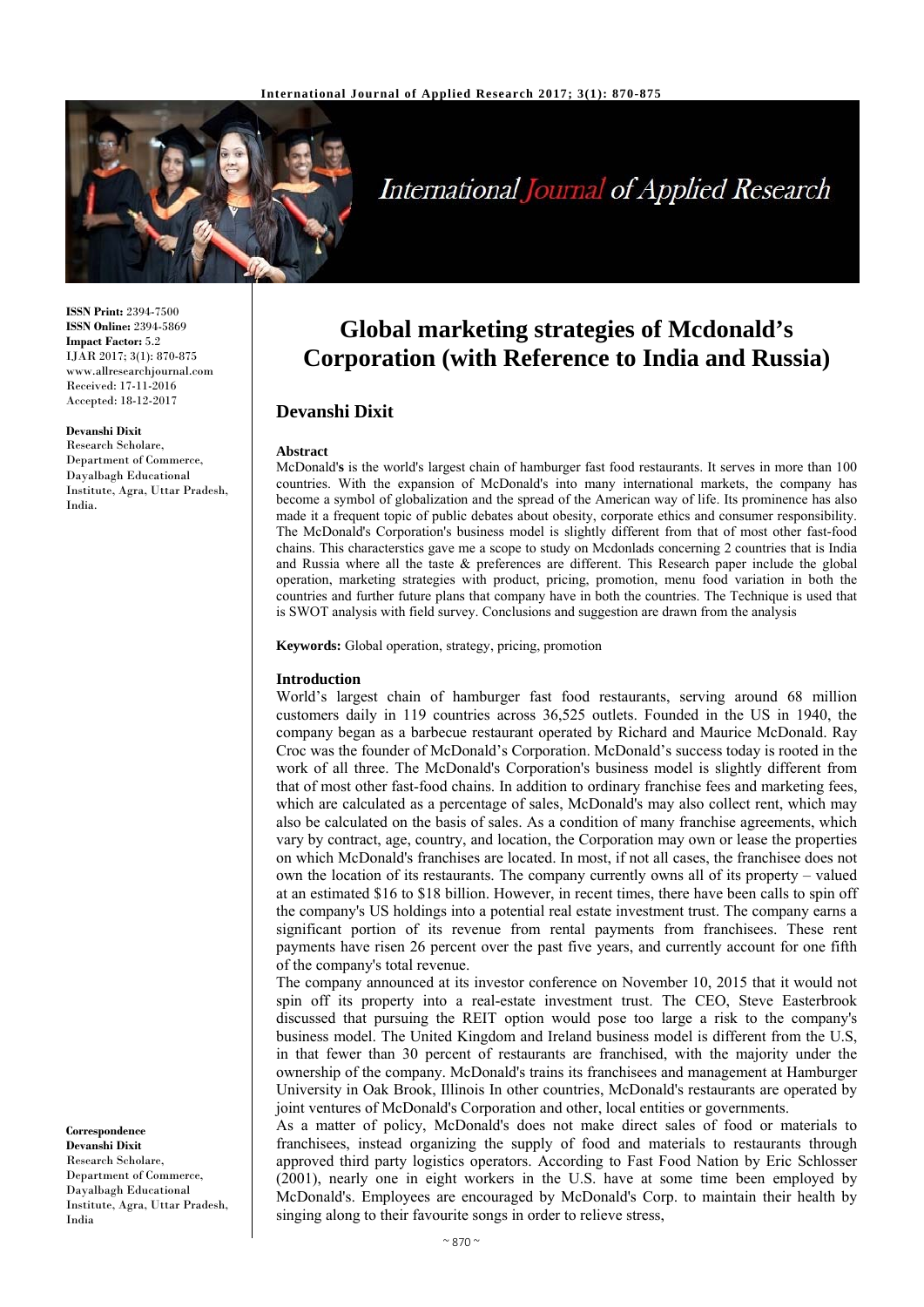attending church services in order to have a lower blood pressure, and taking two vacations annually in order to reduce risk for myocardial infarction. Fast Food Nation also states that McDonald's is the largest private operator of playgrounds in the U.S., as well as the single largest purchaser of beef, pork, potatoes, and apples. The selection of meats McDonald's uses varies to some extent based on the culture of the host country

#### **History**

1940- Opened Restaurant by Richard and Maurice McDonald in California, 1953-Ist McDonald's with arches opnened in Phoenix, Arizonia, 1955- Businessman Ray Kroc joined the company as an franchise agent, 1961 company first filed for U.S. trademark on the name McDonald's with "Drive –In Resturant Service", 1967 company first filed a U.S. trademark on a clown-like man having puffed-out costume legs, 1968 Introduction of Big Mac and shift to Network Television, 1970 -1600 restaurants, 1980- 6000 McDonald's Restaurants,1990 record sales, 1994- Kuwait City, Kuwait. 2001- Faced with a class-action lawsuit for advertising its fries and hash browns as vegetarian, even though they include beef flavoring.

#### **Profile**

**Founded**- **McDonald's:** May 15, 1940; 76 years ago, San Bernardino, California

**McDonald's Corporation**: April 15, 1955; 61 years ago Des Plaines, Illinois

**Founders** -**McDonald's**: Richard and Maurice McDonald **McDonald's Corporation**: Ray Kroc

**Headquarters**-Oak Brook, Illinois, U.S. (Moving to Chicago in 2018)

**Number of locations**-36,525(2015)

**Key people** -Andrew J. McKenna (Chairman), Steve Easterbrook (President and CEO) **Products**- Hamburgers, chicken, French fries, soft drinks, milkshakes, salads, desserts, coffee, breakfast **Number of employees-** 420,000 (2015)

**Slogan**- I'm Lovin' It

#### **Global operation**

McDonald's has become emblematic of globalization, sometimes referred to as the "McDonaldization" of society. *The Economist* newspaper uses the "Big Mac Index": the comparison of a Big Mac's cost in various world currencies can be used to informally judge these currencies' purchasing power parity. Switzerland has the most expensive Big Mac in the world as of July 2015, while the country with the least expensive Big Mac is India (albeit for a Maharaja Mac—the next cheapest Big Mac is Hong Kong).

PRODUCTS AT GLOBAL -Hamburgers, various types of chicken, chicken Sandwiches, French Fries, Softdrinks, Breakfast items and desserts Some McDonald offerers salads and vegetarian items, wraps and other localized fare On seasonal basis-McRib Sandwich

- India veg nuggets and big macs (maharaja Burger)
- Germany-beer and McCroissants
- Turkey-Chilled yogurt drinks
- Italy-cold pasta, espresso
- Japan- teriyaki Burger
- Netherland-Vegetarian Burger
- Philippines –McSpaghetti
- Norway-McLake (grilled salmon sandwich)
- Uruguay-McHuevo (poached egg hamburger)
- Thailand-Samurai Pork Burger with sweet sauce

#### **Pricing and promotion**

Pricing-Regional pricing and periodic low-price with high price on new taste menus

Promotion –Television, radio, customer mailing, point of scale display, direct mail and frequent sales promotion

#### **Review of literature**

| S. no.         | Year | Author                                                                     | Topic                                                         | <b>Findings</b>                                                                                                                                                                                                                                                                                                                                                                                                                                                                                                                                                                                                                                                                                                                                                                                                                                                                                                                                                                                                                                                                |
|----------------|------|----------------------------------------------------------------------------|---------------------------------------------------------------|--------------------------------------------------------------------------------------------------------------------------------------------------------------------------------------------------------------------------------------------------------------------------------------------------------------------------------------------------------------------------------------------------------------------------------------------------------------------------------------------------------------------------------------------------------------------------------------------------------------------------------------------------------------------------------------------------------------------------------------------------------------------------------------------------------------------------------------------------------------------------------------------------------------------------------------------------------------------------------------------------------------------------------------------------------------------------------|
|                | 2013 | Kshitiz Sharma                                                             | A Case Study On<br>Mcdonald's<br>Supply-Chain In<br>India     | McDonald"s is the world leader in QSR. Their presence in 118 countries<br>with 33,000 restaurants glorifies its position as world leader and as fast<br>food giant. This huge network is not easy to manage where guest<br>expectations are clean, hygienic, tasty and quick food every time. The<br>credit of this successful availability goes to the unique supply chain<br>management and control over this entire huge network. McDonald"s is<br>present in more than 40 cities of India with 250 eating outlets and adding<br>more every now and then. This huge supply chain is entirely outsourced<br>without any legal contact with them. Some unique features of this supply<br>chain managements are lean management, multi-layered supply-chain,<br>cold chain, Hub and Spoke system. For training their staff company takes<br>all its measure through intensive programmes like Supplier Quality<br>Management Systems (SQMS) and the Distributor Quality Maintenance<br>Program (DQMP). The explained model will help to understand the flow<br>of supply chain |
| $\mathfrak{D}$ | 2014 | Mcdonald's<br>Corporation<br>Analysis Of<br>Financial<br><b>Statements</b> | Mohammad<br>Assad Siddiqi.                                    | This report aims to analyze the financial results of McDonald's over a five<br>year period and to compare it with its competitor Burger King. They<br>represent two big names in the Food Industry. They are very much related<br>to each other. The types of food they serve are somewhat similar. This<br>analysis will mainly be accomplished by conducting a detailed ratio<br>analysis on the financial data available for the<br>last five year period.                                                                                                                                                                                                                                                                                                                                                                                                                                                                                                                                                                                                                  |
| 3              | 2015 | Service Quality Of<br>Mcdonald's                                           | Hilly*, Nimiya<br>Raju, Shikha<br>Singh And<br>Monica Tariyal | The services are the economic activities characterized by intangibility,<br>heterogeneity and difficult to evaluate. But these features have not acted as<br>a barrier in enlarging the scope of services which is very wide and<br>profound especially in emerging economies like India. Services have                                                                                                                                                                                                                                                                                                                                                                                                                                                                                                                                                                                                                                                                                                                                                                        |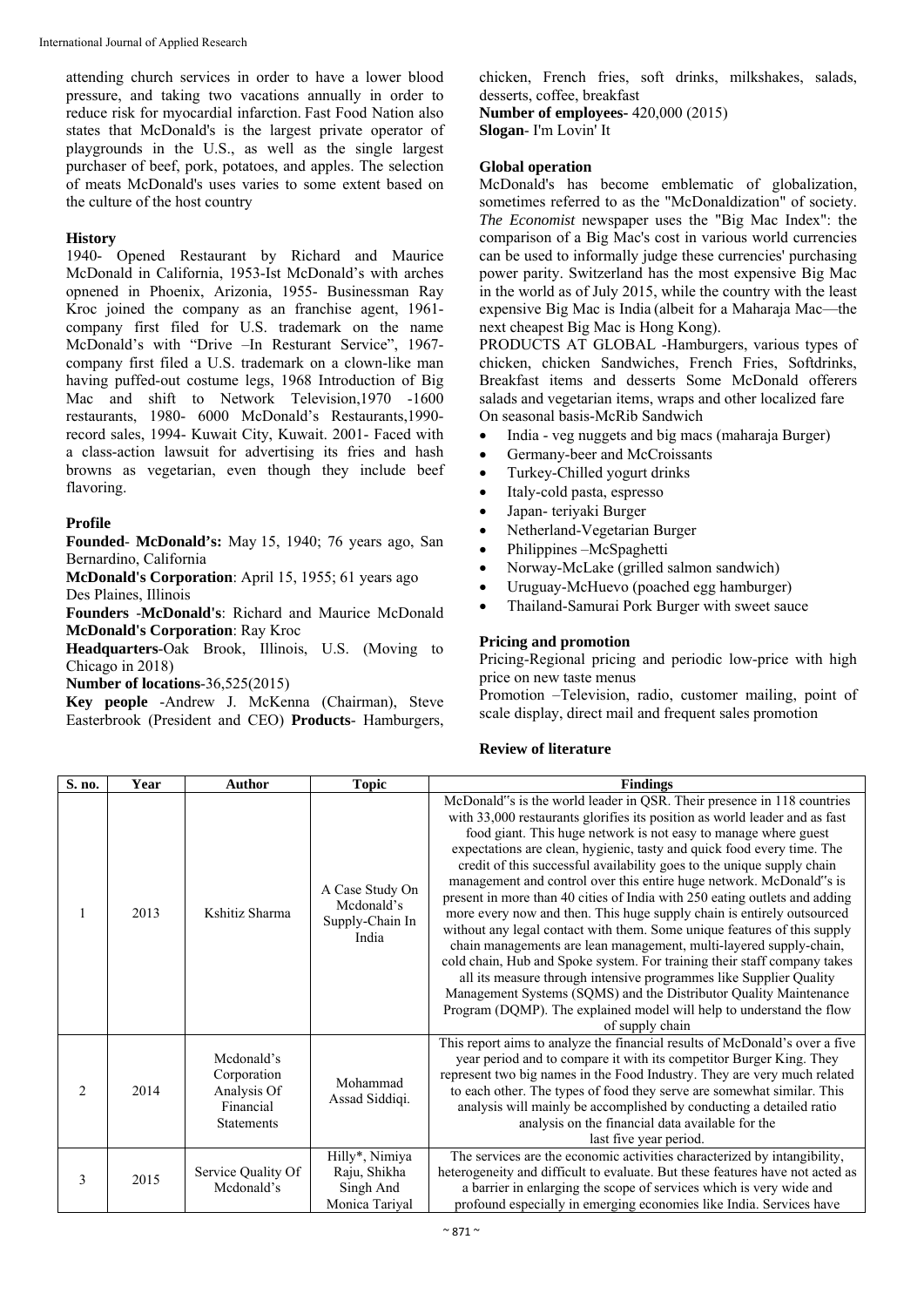|                |      |                                                                                                 |                                                      | become an essential part of our lives especially the services offered by fast<br>food industry. The growth of fast food industry in India has been<br>manifolds. With the ease in doing business and the life of young<br>professionals running like a bullet train the demand of chain of fast food<br>restaurants has been on a higher side. The quality of the services provided<br>to the customers thus becomes a matter of study. The level of services<br>offered by these chains of restaurants should be exorbitant, enabling the<br>customers to feel delighted. Thus, this paper studies the service quality of<br>the famous fast food chain of restaurants - McDonald's. In this study,<br>Servqual instrument has been used to identify the gaps between the<br>customers' expectations and perceptions regarding McDonald's.                                                                                                                                                                                                                               |
|----------------|------|-------------------------------------------------------------------------------------------------|------------------------------------------------------|---------------------------------------------------------------------------------------------------------------------------------------------------------------------------------------------------------------------------------------------------------------------------------------------------------------------------------------------------------------------------------------------------------------------------------------------------------------------------------------------------------------------------------------------------------------------------------------------------------------------------------------------------------------------------------------------------------------------------------------------------------------------------------------------------------------------------------------------------------------------------------------------------------------------------------------------------------------------------------------------------------------------------------------------------------------------------|
| $\overline{4}$ | 2012 | Franchising And<br>The Impact Of<br>Mcdonald's                                                  | Gerhardt,<br>Steve, Dudley,<br>Dan, Hazen,<br>Samuel | As individuals decide to open or pursue a small business, an important<br>option available to most entrepreneurs involves whether or not to purchase<br>a franchise. An increasing number of small businesses started during the<br>last 30 years have involved some form of franchising. One major reason<br>small business owners choose to become franchisees is these small<br>business franchisees are able to operate as if they were much larger<br>enterprises. As one analyzes franchises and franchise fees it appears there<br>is a variety of similar fees<br>and monthly expenses related to all franchised businesses. It appears,<br>however, a large majority of people are confused over what fees are<br>actually required and what the various fees entail. It also appears a large<br>number of franchise fees and monthly expenses are based on the<br>McDonald's Corporation fee structure.                                                                                                                                                         |
| 5              |      | Mcdonald's New<br>Communication<br>Strategy<br>On Changing<br><b>Attitudes And</b><br>Lifestyle | Tianbai Deng                                         | Achieving and maintaining wide-scale positive dietary and lifestyle<br>change is a complex and formidable endeavor, given the current food<br>environment. Moreover, for positive change to occur, nutrition messages<br>should be communicated in a scientifically precise, yet practical and<br>motivating manner. McDonald's tries its best to adapt communication<br>strategies to changing situation. In the paper, discussions regarding<br>communication efforts and the best methods to take, deliver, and evaluate<br>the impact of nutrition messages illustrated both the challenges and the<br>opportunities McDonald's is facing.                                                                                                                                                                                                                                                                                                                                                                                                                            |
| 6              | 2013 | <b>Strategy And</b><br>Repositioning The<br>Brand Mcdonald's<br>In India                        | Sameer,<br>Sharanbir Kaur                            | Despite global slowdown, Indian economy is resurgent and offers fresh<br>opportunities as well as challenges to global players. McDonald's still<br>treats the Indian market as one of their young markets although what they<br>have achieved in 15 years here, it would usually take them 25 to 30 years<br>in another market. McDonald's philosophy of Quality, Service,<br>Cleanliness and Value $(QSC&V)$ is the guiding force behind its stellar<br>service to the customers. However there is still a huge potential in the<br>Indian food market that remains untapped in terms of family restaurants,<br>quick service restaurants and breakfast eateries. Coming in the wake of<br>these, their rebranding effort requires much more than a mere change of<br>the logo or signage. There is a need to critically evaluate the right<br>marketing mix. The article is focused upon assessing the marketing efforts<br>in India in terms of positioning of McDonald's.                                                                                            |
| 7              | 2013 | Success Story Of<br>Mc. D In India:<br>Story Of Its<br>Struggle In Indian<br>Market             | Bhawna Mishra<br>And *Subodh<br>Dwivedi              | McDonald's Corporation, established in 1948, carries one of the world's<br>most well-known and valuable brands and dominates the global market in<br>quick service restaurant segment. The company has more than 30,000<br>restaurants in 119 countries serving 68 million customers each day<br>(McDonalds, 2012) Each country poses a new challenge for McDonalds in<br>maintaining or improving their position. The purpose of this paper is to do<br>swot analysis and examine the entry and establishment of McDonald's in<br>the emerging market of India. The biggest challenge for a multinational is<br>to maintain its global strategy in the stint of diversity as they hit different<br>foreign lands. The same was the biggest challenge for McDonalds when<br>they launched into India. They faced severe Public relation crisis and it<br>was a very difficult to come up with a solution in such a country. Some of<br>the key variables in this relation were the suppliers, customers,<br>government and then Global Brand image of the company itself. |

#### **Research methodology**

The study is taken with the field survey and interview to get the SWOT analysis of mcdonald as a over view and secondary data is used for the research study.

#### **Mcdonald's in india**

It opened doors in 1996 (Resturants In Mumbai, Delhi, Pune, Ahemdabad, Vadodara, Jaipur, Noida, Faridabad, Doraha, Manesar And Gurgaon) 50-50 J.V Partnership between U.S. And 2 Indian businessmen

AMIT JATIA'S company Hardcastle Resturants Pvt. Ltd (McDonald's Restro in Western India) VIKRAM BAKSHI'S company Connaught Plaza Resturants Pvt. Ltd (McDonald's Restro in Northern areas) There are 300 McDonald's Resturants in India and have QSCV (Quality, Service, Cleanliness and Value)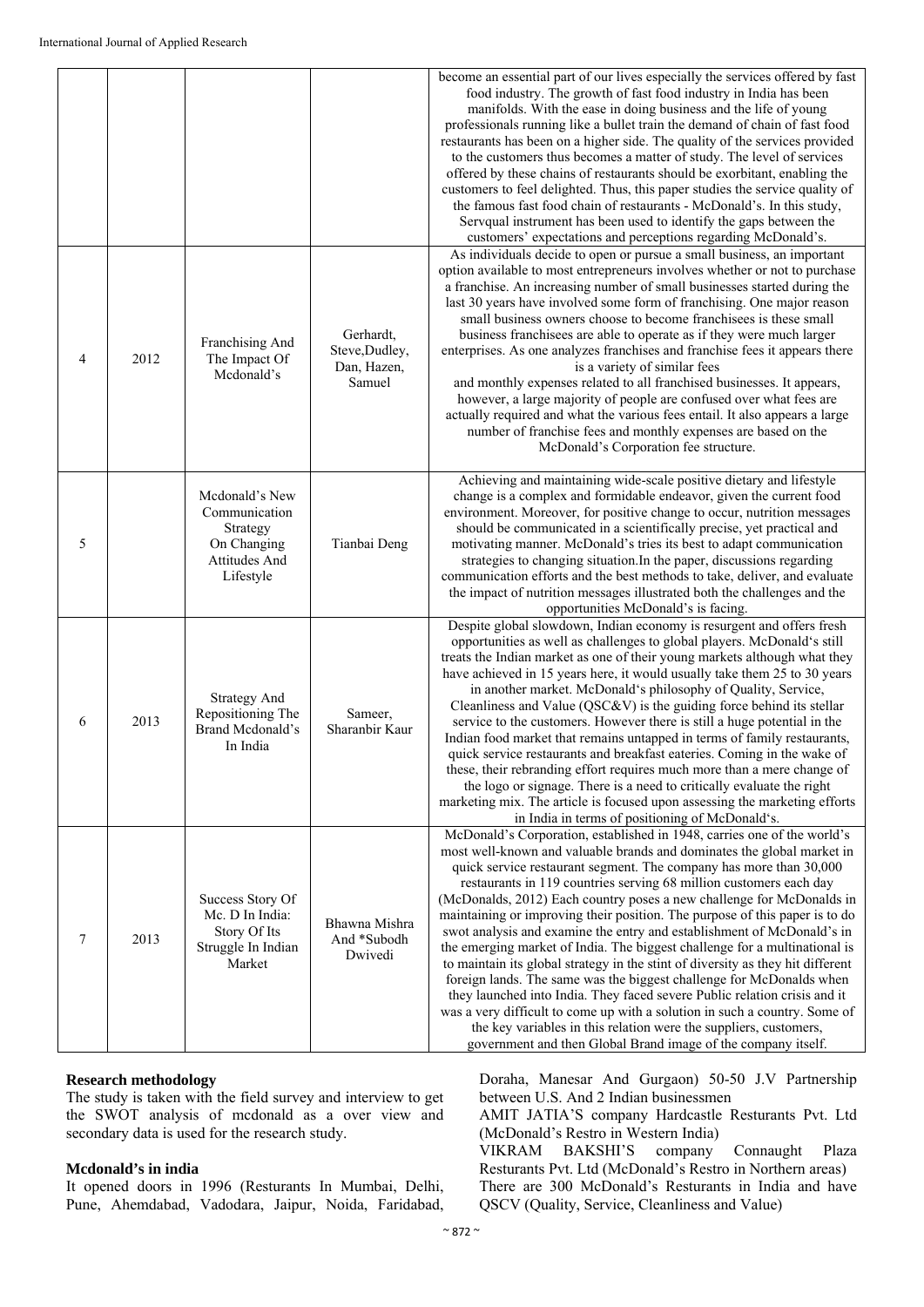#### **Mcdonald's starting in India**

- 1996-First Mcdonald's open in Basant Lok in New Delhi
- 1999- First Mall location resturant at Ansal Plaza(New Delhi)
- 2001-First Thematic Resturants at Connaught Place(New Delhi)
- 2003-First Dessert Kiosk-Faridabad(Haryana) 2006-Mcdelivery on bicycle flagged off at chandini chowk,100<sup>th</sup> McDonald Resturant open in India
- 2008-first 24 hour McDonald Resturant opens at old Delhi Railway Station, Chicken McNuggets launched in India
- 2012-McDonald's launches global Singing contest-Voice of McDonald's), Spice Festival from April, June, New Product Launch-McEgg
- 1997-First Drive-Thru resturant at Noida(UP)
- 2000-First Highway Resturant at Mathura(UP)
- 2002-Ist Resturant in a food Court at 3C'S,Lajpat Nagar(New Delhi), 1st Resturant at Delhi Metro Station at Inter State Bus Terminus, 1<sup>st</sup> fundraiser in association with ORBIS and Dr. Shroff's Charity Eye hospital (Delhi)
- 2004-McDonald's Delivery Service (McDelivery) introduced in New Delhi, Local Meanu Innovation-McAloo Tikki, McVeggie and Pizza McPuff
- 2007-First Resturant open in Eastern Region at Park Streer, Kolkata, First Resturant opened at Airport in New delhi, First 'MADE FOR YOU" Resturant opened at Noida (UP)
- 2010-First reimaged (NewLook) Resturant opened at Ambiance mall in Delhi

#### **Strategy in India**

Localisation by keeping in mind that if anything can sell in India it can sell anywhere. Price sensitivity studies are conducted before determining pricing even the rate of inflation is reviewed Highly complex Around 9000 hamburger buns, 3500kg of tomatoes, 2000 kg Iceberg lettus and more than 500 slices of cheeze on a daily basis. These are delivered to 225 resturants around the country involving 40 different suppliers and using more than 60 refigerated trucks.

#### **Logistic**

From the farmers given to the suppliers, then processes and distributed to the distribution Centers. The quality of supplies is maintained by using customized multi-chamber temperature controlled trucks. Then dispatched to the resturants depending their requirements Cold, Clean and On time delivery based logistic through warehouse.

#### **Growth and future prosphects**

- Company plans to invest Rupees 150 crore in the current fiscal to open 40 new resturants in India
- Company mantra is GLOCALISTAION.
- Web Ordering recently launched
- Working on the Introduction of a new menu for breakfast, currently this being offered at selected resturants
- On health consious consumers, in 2008 introduced new whole grain wrap made by multigrain bread (barley,

oatmeal, ragi, wheatflour and maida) and a vegetable salad

 Chicken McNuggets introduce-0 gram trans fatper serving

#### **Mcdonald menu in India**

- Burger, wraps
- Econo meal
- $\bullet$  Burger, wrap & chicken (a la carte)
- Extra value meal (burger+coke pet bottle+medium fries)
- Happy meal (burger+mazaa/coke pet bottle+toy)
- French fries
- Beverages
- Toppings
- Desserts
- A la carte

## **Mcdonald's in Russia**

It was George Cohen, head of McDonald's Canada, who started an almost impossible dream of introducing a McDonald's hamburger in Russia. It took 12 years of efforts and finally in April 1988, he convinced the officials of Moscow that McDonald's can be set up in Russian culture. After 14 years of intense negotiations; McDonald's finally entered into the Soviet Union on January 31, 1990 The first day of McDonald's in Russia broke the record for inaugural sales in McDonald's history serving more than 30,000 customers on the first day itself.

#### **Strategy in Russia**

McDonald's Russia have included potato wedges, cabbage pie and cherry pie. In the year 2005, McDonald's initiated breakfast menu and stronger coffee at different locations in Moscow that enabled commuters who left early for work, to avoid traffic and eating out. The pricing of the beverages have been kept within the Russian budget and their competitors Starbucks. This includes cabbage pies, potato wedges and cherry pie. The Pushkin Square McDonald's as well as the Arbat are two of the locations where the McCafe was introduced. The Pushkin Square McCafe serves an average of 600 transactions per day and it is seen that 6 out of 10 people prefer to have beverages at McCafe than other restaurants

#### **Supply chain management in Russia**

**Suppliers -** When McDonald's first opened in Russia, a majority of the raw materials used were not grown in Russia whereas as of now over 75% of raw ingredients needed for McDonald's are supplied by over 130 independent Russian suppliers. Many agricultural experts are of the view that McDonald's had changed the way Russians ate and now the "Corporation" is also deciding what should be grown in the country.

**Food processing:** McDonald's invested around \$45 million for the construction of 105,000 square foot food processing and distribution center in South-West suburb of Moscow, known as McComplex. McComplex assures that an adequate supply of high-quality standards are made available. In Russia, the McComplex produces all the pies that are sold in the country and it also exports pie to all Europe. Around 13,500 pies are produced every hour and works for 20 hours a day The entire supply of fries and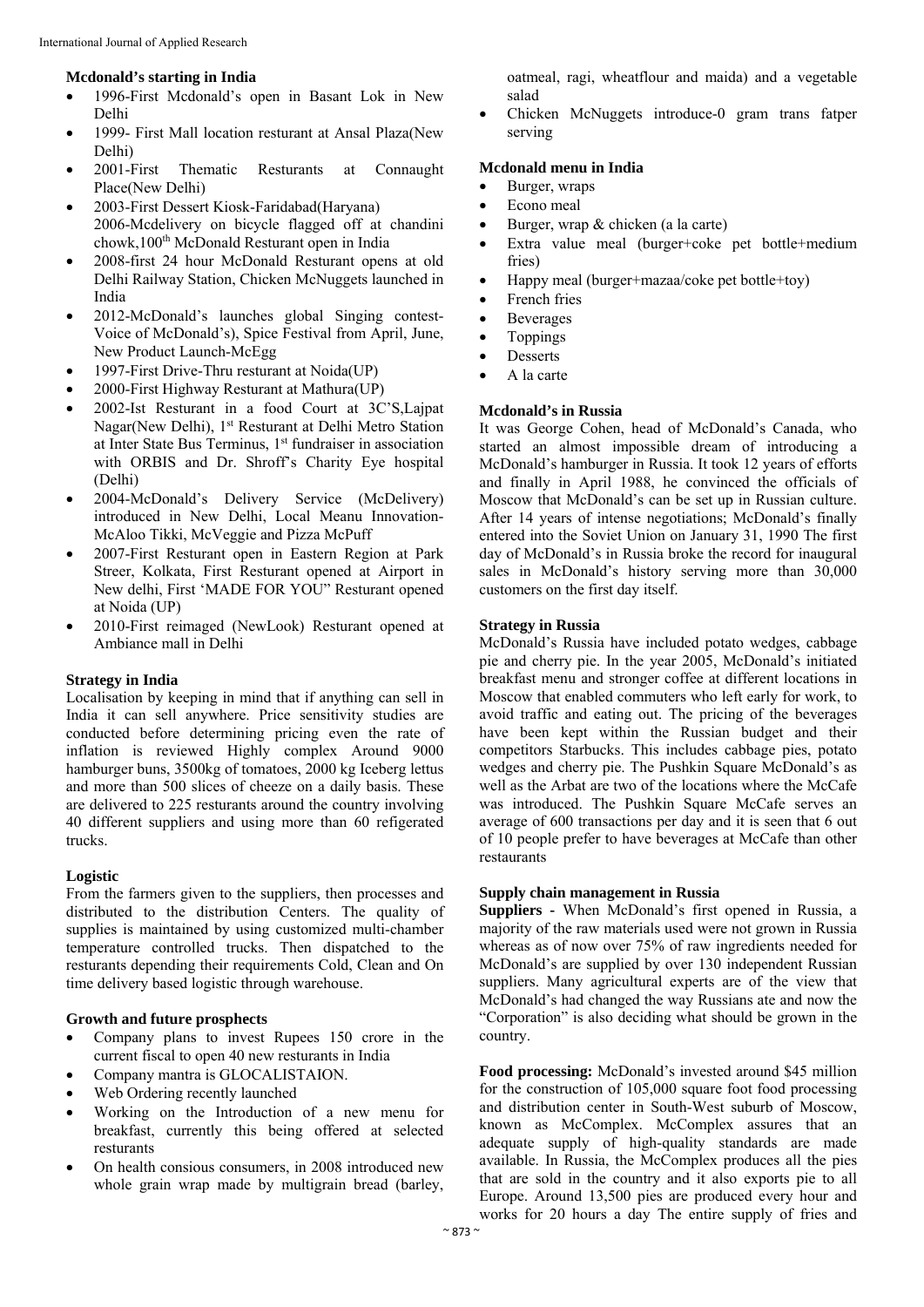wedges for McDonald's Russia comes from McCain Foods Limited, Poland, and the fishes from Cargill in Europe. Some amount of meat is imported from Germany, Lithuania and Brazil which is mixed with Russian beef to meet the McDonald's standard of 18-22% fat.

**Quality and Safety:** The facilities at McDonald's Russia are modern, clean; the processes are streamlined and efficient whereas there is a clear evidence of the quality and customer satisfaction.

**Logistics:** Supplying the raw materials in McDonald's Russia is a significant challenge in itself due to its geographical features. McDonald's Russia purchases raw materials from more than 130 local suppliers. Due to poor road networks and diverse geography of the country, it is a big challenge to transport raw materials

#### **Growth and future prosphects**

After the opening of first McDonald's in Russia it just went one way – UP. In 2002, McDonald's was active in 23 cities which had a total number of 74 restaurants consisting of 9,000 employees. In 2005, it grew to 37 cities with 17,000 employees. Recently, McDonald's marked 20 years of business in Russia having expanded its business in 60 Russian cities with over 245 restaurants that serve around 950,000 customers daily with the help of its 25,000 employees. The US based food service giant said that in 2010 they will be investing \$135 million with a view to inaugurate 45 restaurants.

#### **Mcdonalds product in Russia**

- Sandwiches (filet-o-fish, shrimp roll, beef roll)
- Potatoes (wedges, french fries)
- Salads (vegetable, ceaser, carrot, apple)
- Desserts (muffins. milkshakes. pies)
- Beverages (leamonde in guava and raspberry, juices)
- Coffee tea (cappuccino, espresso)
- Sauces (barbecue, mustard, salsa)

#### **Swot analysis**

SWOT analysis is not free from its limitations. A truly successful SWOT analysis should extend beyond a simple list of strengths, weaknesses, opportunities and threats. A detailed SWOT analysis should also look at an opportunity or threat's size in order to see how it is related with the company's strength and weaknesses. While useful for reducing a large quantity of situational factors into a more manageable profile, the SWOT framework has a tendency to oversimplify the situation by classifying the firm's environmental factors into categories in which they may not always fit. The classification of some factors as strengths or weaknesses, or as opportunities or threats is somewhat arbitrary. For example, a particular company culture can be either a strength or a weakness. A technological change can be a either a threat or an opportunity. Perhaps what is more important than the superficial classification of these factors is the firm's awareness of them and its development of a strategic plan to use them to its advantage.

#### **Strength**

- Strategy-"THINK GLOBAL ACT LOCAL"
- Largest food market share in the world
- Qulaity control

Brand Recognition in the 8<sup>th</sup> rank in Brand Relevance Index in the Forbes

#### **Weakness**

- Weak Product Development
- Qualities issues un Franchise Network
- Few Seasonal Product Shortage
- Transport Challenges in Logistic
- Low Differentiation In the products

#### **Opportunities**

- Deeper Expansion at International in Asian Market
- Increase profitability by opening joint ventures branches
- Proper Advertising strategy
- Have Healthy line of Food

#### **Threats**

- Competitors are there.
- Encouragement in Balanced Meal with Fruits
- Kid- Focus Marketing Strategy
- Meeting Food taboos of Different Countries

#### **Conclusion**

McDonalds's Expansion In International Market gave a symbol of GLOCALISTAION. This make the company to become emblematic for the title"McDonalization" of society on Globalisation. In India and Russia company want to use attractive and affordability proposition for their customer along with taste and preference.

#### **Suggestions**

Focus on Healthy food menu and do Innovations on it. Have quality Control to avoid issues. Try to maintain proper supply chain management. Go for more expansion to the Emerging economies for earn profit margin. Go for Easy Customisation and Affordability

#### **References**

- 1. A case study on mcdonald's supply-chain in india kshitiz sharma Asia Pacific Journal of Marketing & Management Review ISSN 2319-2836 2013; 2(1). Online available at indianresearchjournals.com112.
- 2. McDonald's Corporation Analysis of Financial Statements -Mohammad Assad Siddiqi. -Express, an International Journal of Multi-Disciplinary Research ISSN: 2348–2052, 2014; 1(12). Available at: www.express-journal.com
- 3. Service Quality of McDonald's -Hilly\*, Nimiya Raju, Shikha Singh and Monica Tariyal. Global Journal of Enterprise Information System Franchising and the Impact of McDonald's-Gerhardt, Steve, Dudley, Dan, Hazen, Samuel, Journal of Management and Marketing Research, Franchising and the Impact McDonald's New Communication Strategy on Changing Attitudes and Lifestyle-Tianbai Deng, International journal of marketing studies. 1(1). www.ccsenet.org/journal.html
- 4. Strategy and Repositioning the Brand McDonald's in India-Sameer. Sharanbir Kaur -International Journal of Scientific and Research Publications. 2012; 2(9):1. ISSN 2250-3153
- 5. Success story of mc. D in India: story of its struggle in Indian market-Bhawna Mishra and Subodh Dwivedi-, Asian journal of science and technology Article